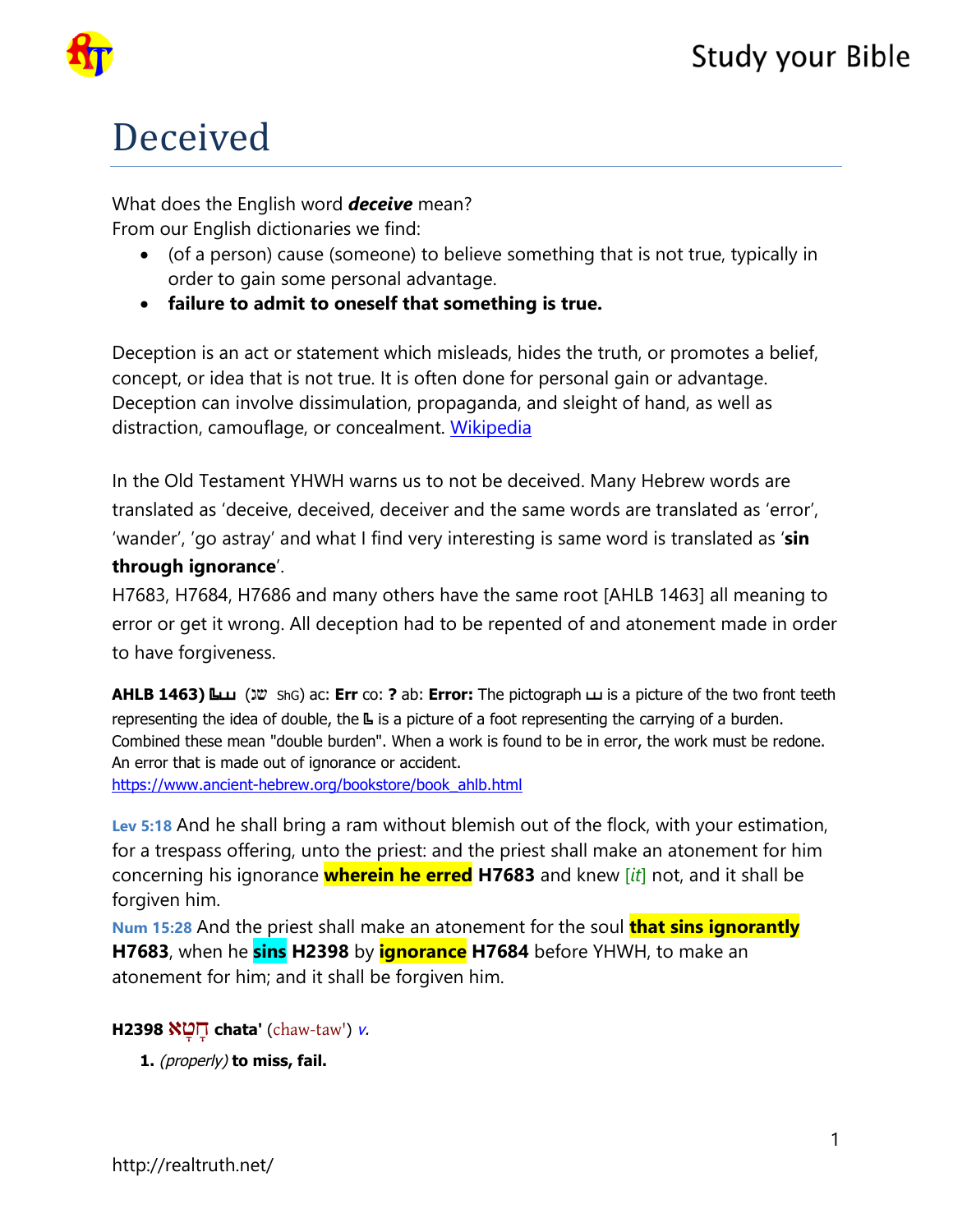**AHLB E)**  $\gamma$ **®**  $\overline{u}$  (AU HhThA) ac: **Measure** co: ? ab: **Sin:** When shooting an arrow or other object to a target, the distance that one misses is measured with a cord. The wrong actions of one are also measured against the correct action.

**V)** Auh (Auh Hh-ThA) **— Miss:** To miss the target, whether a literal target or a goal that is aimed for. [freg. 238] (vf: Paal, Hiphil, Hitpael, Piel) |kjv: sin, purify, cleanse, sinner, committed, offended, blame, done| {H2398}

**G4105** πλανάω **planao** ([pla-naō'](tw://[self]?tid=14)) [v](tw://[self]?tid=1000000#V-). **37 verses**

- **1.** (properly) **to cause to stray from the straight path** (i.e. to roam, wander)**.**
- **2.** (figuratively) **to lead astray from safety, truth, or moral uprightness.**
- **3.** (by implication) **to deceive, mislead.**

#### [from [G4106\]](tw://[self]?G4106)

KJV: go astray, deceive, err, seduce, wander, be out of the way

Root(s): [G4106](tw://[self]?G4106)

πλανάω, πλανῶ; future πλανήσω; 1 aorist ἐπλάνησα; passive, present πλανωμαι; perfect πεπλάνημαι; 1 aorist ἐπλανήθην; (πλάνη); from Aeschylus and Herodotus down; the Sept. for עהָ תְ הִ ; to cause to stray, to lead astray, lead aside from the rigid way;

a. properly; in passive, the Sept. chiefly for תָּעָה, to go astray, wander, roam about

b. metaphorically, to lead away from the truth, to lead into error, to deceive

#### **G4106** πλάνη **plane** ([pla'-nee](tw://[self]?tid=14)) [n](tw://[self]?tid=1000000#N-). **10 verses**

**1.** (properly) **a straying or wandering from the straight path** (i.e. a deviation, an error, a bending)**.** 

**2.** (objectively) **fraudulence.** 

**3.** (subjectively) **a straying from orthodoxy or piety.** 

[feminine of  $G4108$  (as abstractly)] KJV: deceit, to deceive, delusion, error Root(s): [G4108](tw://[self]?G4108)

#### **G4108** πλάνος **planos** ([pla'-nos](tw://[self]?tid=14)) [adj](tw://[self]?tid=1000000#ADJ-). **4 verses**

#### **1. straying or wandering from the straight path.**

**2. roaming, roving** (as a "planos kuon" meaning "stray dog" or as a vagabond)**.** 

**3.** (by implication) **an imposter or misleader.** 

[of uncertain affinity] KJV: deceiver, seducing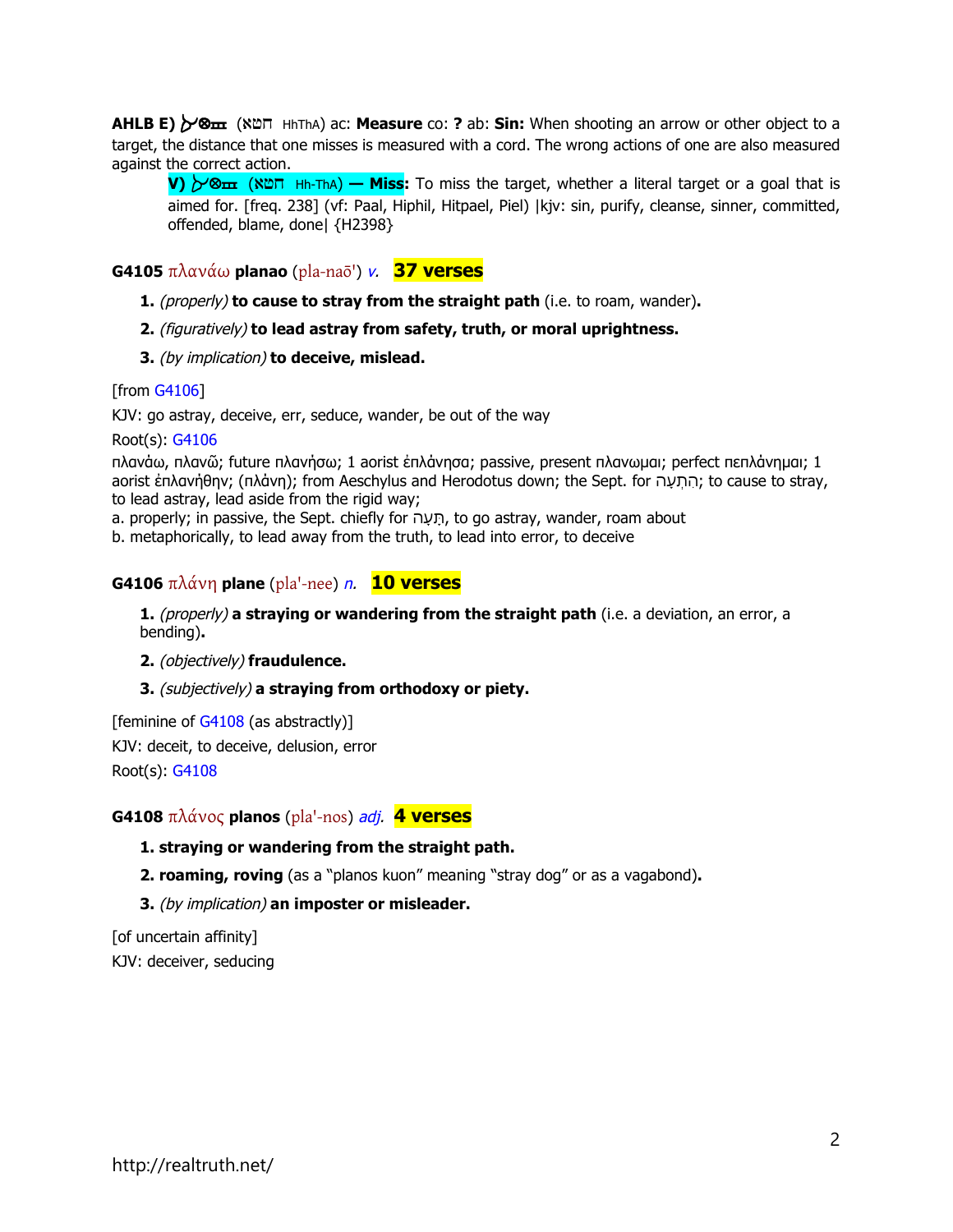

## G4105

**Matt 18:12** How think you? if a man have an hundred sheep, and one of them be gone astray, does he not leave the ninety and nine, and goes into the mountains, and seeks that which is gone astray?

**Matt 18:13** And if so be that he find it, verily I say unto you, he rejoices more of that [*sheep*], than of the ninety and nine which went not astray.

**Matt 22:29** Yahusha answered and said unto them, You do error, not knowing the scriptures, nor the power of YHWH.

**Matt 24:4** And Yahusha answered and said unto them, Take heed that no man deceive you.

**Matt 24:5** For many shall come in my name, saying, I am the anointed; and **shall deceive** many.

**Matt 24:11** And many false prophets shall rise, and **shall deceive** many.

**Matt 24:24** For there shall arise false Messiahs, and false prophets, and shall show great signs and wonders; insomuch that, if [*it were*] possible, they shall deceive the very elect. **Mark 12:24** And Yahusha answering said unto them, **Do you** not therefore **error**, because you know not the scriptures, neither the power of YHWH?

**Mark 12:27** He is not the Elohaym of the dead, but the Elohaym of the living: you therefore do greatly error.

**Mark 13:5** And Yahusha answering them began to say, Take heed unless any [*man*] deceive you:

**Mark 13:6** For many shall come in my name, saying, I am [*the anointed*]; and shall deceive many.

Luke 21:8 And he said, Take heed that you be not deceived: for many shall come in my name, saying, I am [*the anointed*]; and the time draws near: go you not therefore after them.

**John 7:12** And there was much murmuring among the people concerning him: for some said, He is a good man: others said, Nay; but he deceives the people.

**John 7:47** Then answered them the Pharisees, Are you also deceived?

**1Cor 6:9** Know you not that the unrighteous shall not inherit the kingdom of YHWH? Be not deceived: neither fornicators, nor idolaters, nor adulterers, nor effeminate, nor homosexuals,

**1Cor 15:33 Be** not deceived: evil communications corrupt good manners.

**Gal 6:7** Be not deceived; YHWH is not mocked: for whatsoever a man sows, that shall he also reap.

**2Tim 3:13** But evil men and seducers shall wax worse and worse, deceiving, and being deceived.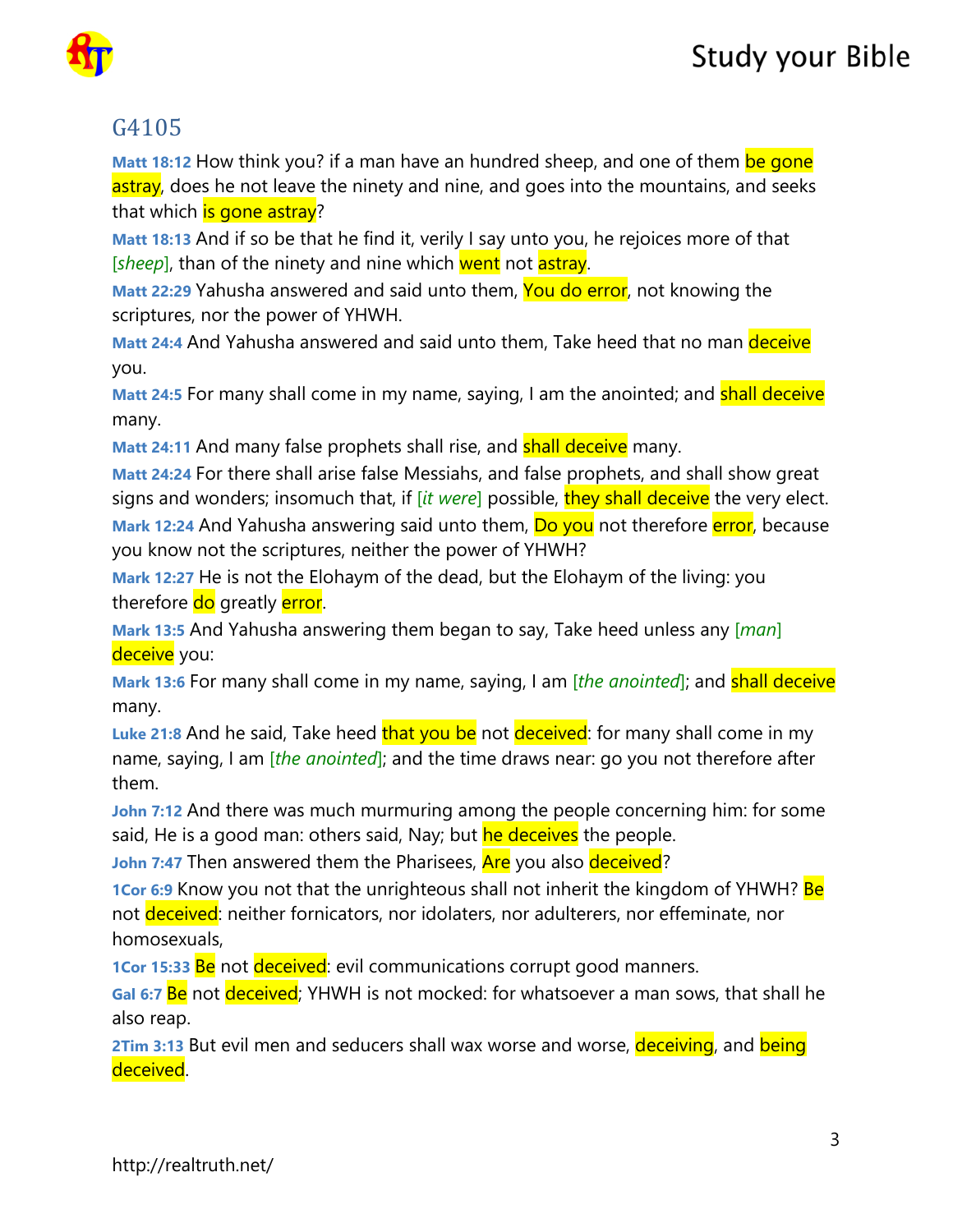**Titus 3:3** For we ourselves also were sometimes foolish, disobedient, **deceived**, serving divers lusts and pleasures, living in malice and envy, hateful, [*and*] hating one another.

**Heb 3:10 Wherefore I was grieved with that generation, and said, They do alway error in [***their***] heart; and they have not known my ways.**

**Heb 5:2** Who can have compassion on the ignorant, and on them that are out of the way; for that he himself also is compassed with infirmity.

**Heb 11:38** (Of whom the world was not worthy:) they wandered in deserts, and [*in*] mountains, and [*in*] dens and caves of the earth.

Jas 1:16 Do not error, my beloved brethren.

**Jas 5:19 Brethren, if any of you do error** from the truth, and one convert him;

**1Pet 2:25** For you were as sheep going astray; but are now returned unto the Shepherd and Bishop of your souls.

**2Pet 2:15** Which have forsaken the right way, and are gone astray, following the way of Balaam [*the son*] of Bosor, who loved the wages of unrighteousness;

**1John 1:8** If we say that we have no sin, we deceive ourselves, and the truth is not in us. **1John 2:26** These [*things*] have I written unto you concerning them that seduce you. **1John 3:7** Little children, let no man deceive you: he that does righteousness is righteous, even as he is righteous.

**Rev 2:20** Notwithstanding I have a few things against you, because you suffered that woman Jezebel, which calls herself a prophetess, to teach and to seduce my servants to commit fornication, and to eat things sacrificed unto idols.

**Rev 12:9** And the great dragon was cast out, that old serpent, called the Devil, and Satan, which **deceives** the whole world: he was cast out into the earth, and his angels were cast out with him.

**Rev 13:14** And deceives them that dwell on the earth by [*the means of*] those miracles which he had power to do in the sight of the beast; saying to them that dwell on the earth, that they should make an image to the beast, which had the wound by a sword, and did live.

**Rev 18:23** And the light of a candle shall shine no more at all in you; and the voice of the bridegroom and of the bride shall be heard no more at all in you: for your merchants were the great men of the earth; for by your sorceries were all nations deceived.

**Rev 19:20** And the beast was taken, and with him the false prophet that wrought miracles before him, with which he deceived them that had received the mark of the beast, and them that worshipped his image. These both were cast alive into a lake of fire burning with brimstone.

**Rev 20:3** And cast him into the bottomless pit, and shut him up, and set a seal upon him, that he should deceive the nations no more, till the thousand years should be fulfilled: and after that he must be loosed a little season.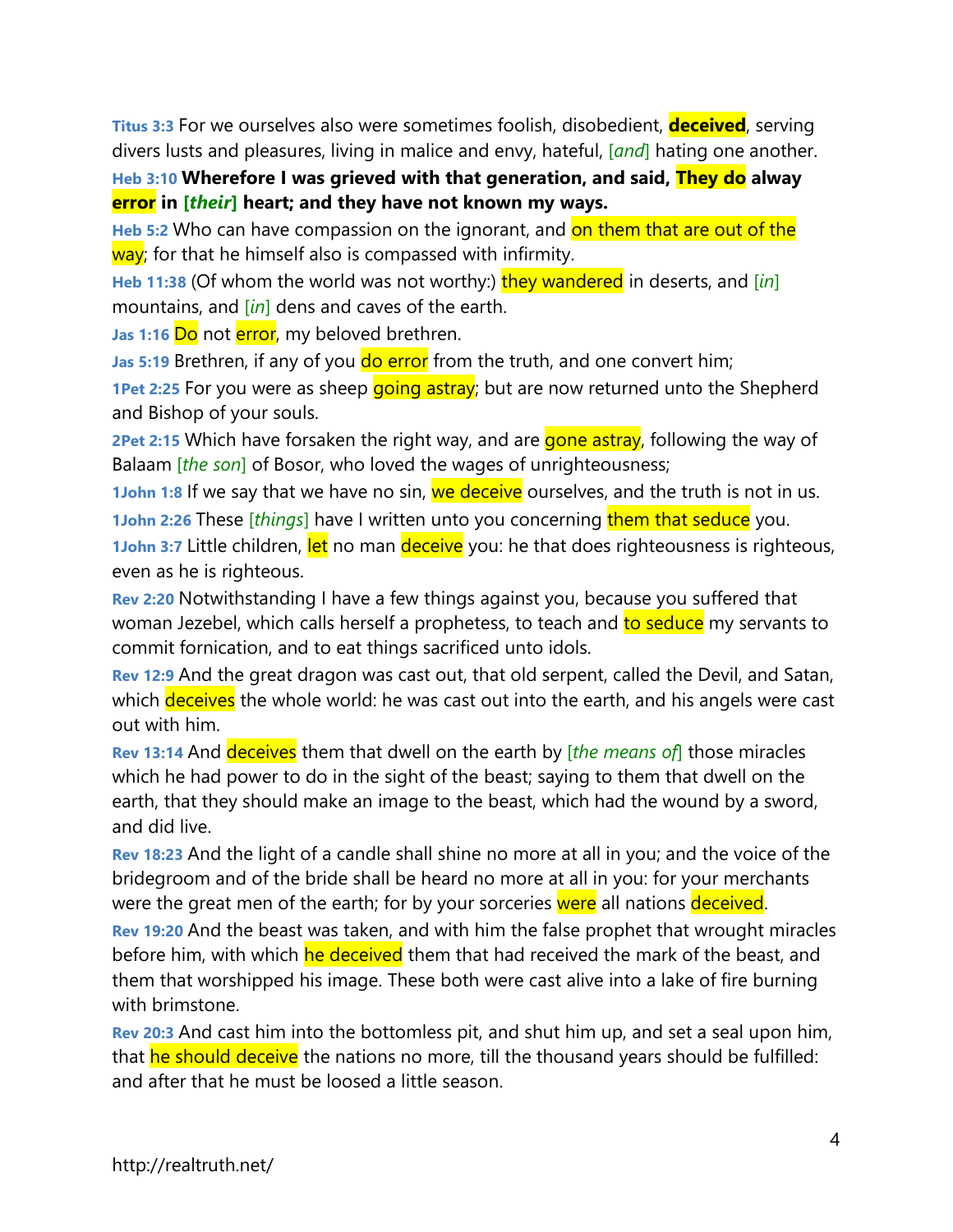

**Rev 20:8** And shall go out to deceive the nations which are in the four quarters of the earth, Gog and Magog, to gather them together to battle: the number of whom [*is*] as the sand of the sea.

**Rev 20:10** And the devil **that deceived** them was cast into the lake of fire and brimstone, where the beast and the false prophet [*are*], and shall be tormented day and night for ever and ever.

## G4106

**Matt 27:64** Command therefore that the sepulcher be made sure until the third day, unless his disciples come by night, and steal him away, and say unto the people, He is risen from the dead: so the last **error** shall be worse than the first.

**Rom 1:27** And likewise also the men, leaving the natural use of the woman, burned in their lust one toward another; men with men working that which is unseemly, and receiving in themselves that recompense of their **error** which was meet.

**Eph 4:14** That we [*henceforth*] be no more children, tossed to and fro, and carried about with every wind of doctrine, by the sleight of men, [*and*] cunning craftiness, whereby they lie in wait to deceive;

**1Thess 2:3** For our exhortation [*was*] not of deceit, nor of uncleanness, nor in guile: **2Thess 2:11** And for this cause YHWH shall send them strong delusion, that they should believe the lie:

**Jas 5:20** Let him know, that he which converts the sinner from the error of his way shall save a soul from death, and shall hide a multitude of sins.

**2Pet 2:18** For when they speak great swelling [*words*] of vanity, they allure through the lusts of the flesh, [*through much*] wantonness, those that were clean escaped from them who live in **error**.

**2Pet 3:17** You therefore, beloved, seeing you know [*these things*] before, beware unless you also, being led away with the error of the wicked, fall from your own steadfastness. **1John 4:6** We are of YHWH: he that knows YHWH hears us; he that is not of YHWH hears not us. Hereby know we the **spirit of truth, and the spirit** of error [**DESEPTION**].

**Jude 1:11** Woe unto them! for they have gone in the way of Cain, and ran greedily after the error of Balaam for reward, and perished in the gainsaying of Korah.

### G4108

**Matt 27:63** Saying, Sir, we remember that that deceiver said, while he was yet alive, After three days I will rise again.

**2Cor 6:8** By honor and dishonor, by evil report and good report: as deceivers, and [*yet*] true;